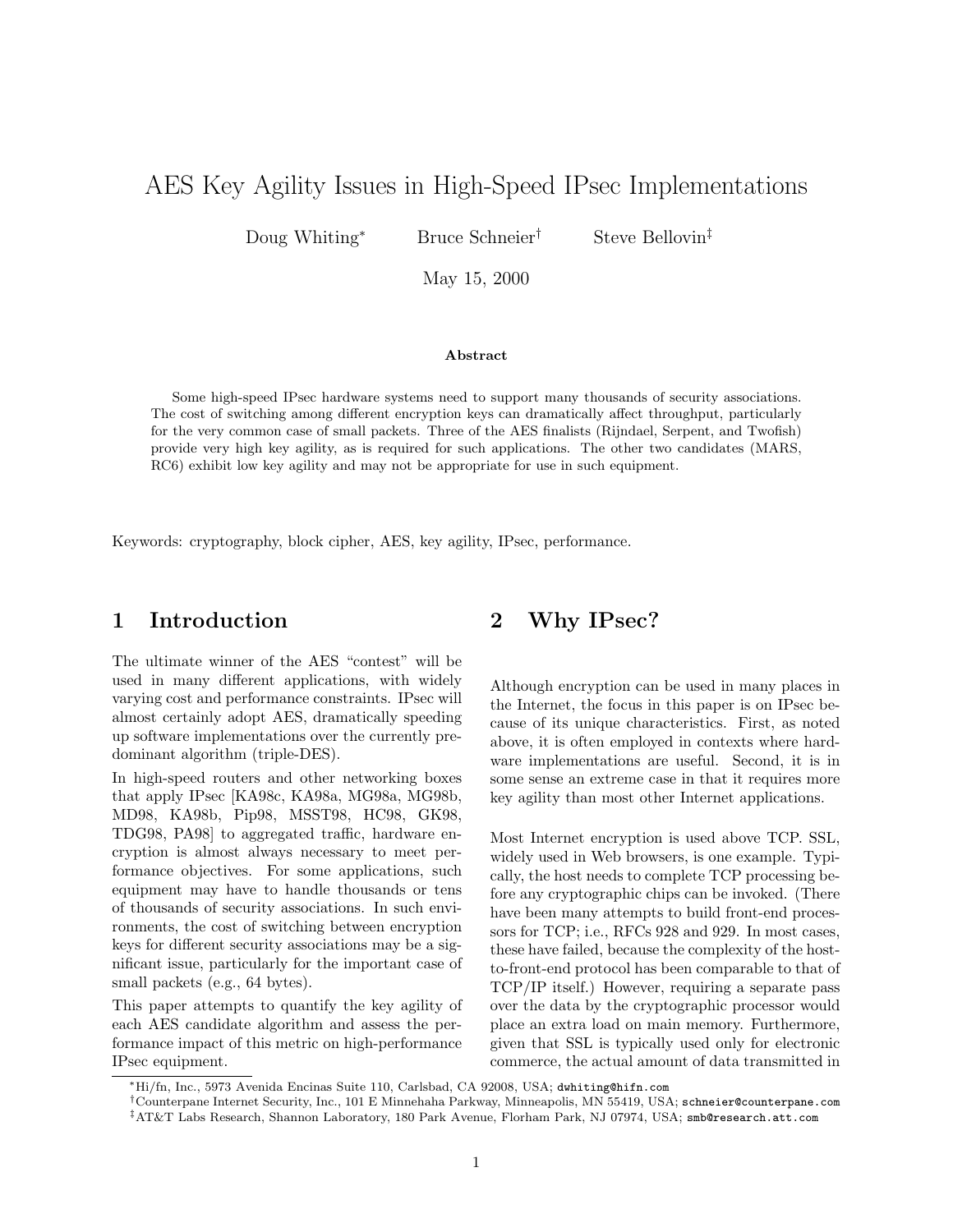any given session is relatively small. Thus, there is not much data over which to amortize the cost of the hardware setup operations.

Encrypted e-mail is even less suited to hardware processing. The application itself must extract the ciphertext before any possible decryption can take place, or package the resulting ciphertext after encryption. Use of outboard hardware would thus require an extra kernel interaction (and possibly data copy) to do any cryptographic operations in hardware. Furthermore, e-mail should generally be encrypted on the end user's system, rather than on a gateway, suggesting little need for key agility.

By contrast, IPsec was designed for hardware implementation. There are already commercially available Ethernet controllers that incorporate IPsec. There are also gateway products today that run at tens of megabits per second, while handling thousands of security associations, and new products under design will support much higher throughput and SA count (see next section).

The gateways are also a test of key agility. In a typical remote user scenario, all traffic from every remote user, to any destination whatsoever, will pass through the gateway. The gateway thus sees all traffic patterns, and all mixes of packet sizes. Furthermore, gateways of this type are inherently multiuser. Depending on the number of simultaneous users and the link speed, rapid key switching would be needed.

Although they will not be analyzed in detail here, other gateway-like scenarios will present similar challenges. One is ATM-based virtual private networks, which are typically very high speed. A second is the interface between voice-over-IP products and the current switched phone network; draft standards from at least one group require that this traffic be encrypted over the Internet. Both of these situations may be even more demanding, because they use small packets exclusively.

### 3 The Environment

In IPsec systems, the first step in a typical processing path for a packet is for a CPU or a packet processor to examine the packet header and make a policy decision as to which Security Association (SA), if any, the packet "belongs." Once the SA determination is made, the packet is passed to the crypto subsystem (if required), where the IPsec header manipulation and crypto transforms are applied. The SA index is used by the crypto subsystem to load

from memory any SA-specific context, including sequence number, Security Parameters Index (SPI), transform type, and key material.

Due to the large number of SAs supported in some equipment, this context cannot reasonably fit on a single chip, so it typically resides in a large memory (e.g., 128 Mbytes) external to the crypto chip(s). Such chips are available from several companies, such as Hi/fn, Rainbow Technologies, Broadcom, and IRE. These chips can perform the entire header manipulation and crypto processing tasks, including triple-DES and HMAC-SHA/MD5, all in a single pass over the packet, at full-duplex speeds of hundreds of megabits per second. In the coming few years, these speeds will approach and exceed the gigabit/second range.

Empirically, to a first order approximation, all IP packets are either large (1500 bytes) or small (less than 128 bytes). Various empirical studies have been done, showing distribution histograms with large spikes at both ends of the spectrum, with relatively small background counts in the packet sizes [Abb99], as Table 1 illustrates. This distribution makes sense because of the Ethernet packet size limit (about 1500 bytes) on one hand, and because of the many small packets used for sending keystrokes and protocol acknowledgements on the other. In general, the majority of packets are small, but the majority of bytes are in large packets. In any case, the small-packet throughput of an IPsec system is normally used as the key comparative performance benchmark by all equipment vendors.

#### 4 The Issue

Since small-packet performance is so critical, if an IPsec algorithm for encryption or MAC requires a large context, and if one cannot load that context quickly enough, the performance of the entire system may suffer. For example, given a 64-byte packet, the typical context size for an ESP tunnel transform using triple-DES and HMAC-SHA is on the order of 100 bytes. This includes 24 bytes for triple-DES key, 8 bytes for IV (if saved from packet to packet within the SA), 40 bytes for the precomputed HMAC inner and outer loop values, and 20–30 other bytes, including protocol, SPI, sequence number, tunnel header information (e.g., IP addresses), and other per-session configuration information (e.g., tunnel vs. transport mode, byte counts for session lifetime, etc.). In such systems, these parameters may all vary from SA to SA and must thus be loaded as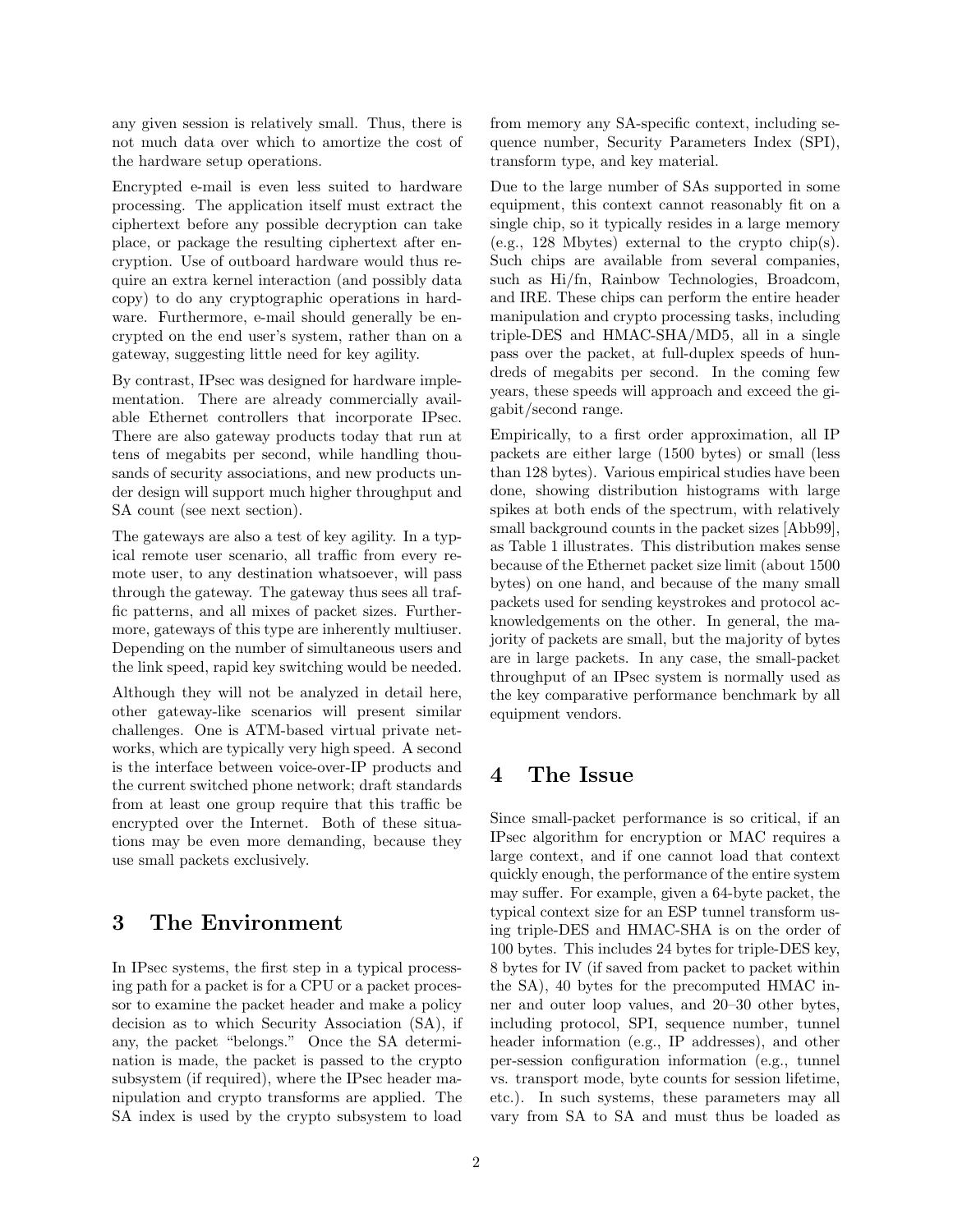| Packet | Probability  | Bandwidth    |
|--------|--------------|--------------|
| Size   | Distribution | Distribution |
| 32     | 0.000        | 0.0000       |
| 64     | 0.489        | 0.0602       |
| 96     | 0.055        | 0.0102       |
| 128    | 0.012        | 0.0030       |
| 160    | 0.006        | 0.0018       |
| 192    | 0.006        | 0.0022       |
| 224    | 0.006        | 0.0026       |
| 256    | 0.005        | 0.0025       |
| 288    | 0.016        | 0.0089       |
| 320    | 0.009        | 0.0055       |
| 352    | 0.008        | 0.0054       |
| 384    | 0.006        | 0.0044       |
| 416    | 0.005        | 0.0040       |
| 448    | 0.004        | 0.0034       |
| 480    | 0.004        | 0.0037       |
| 512    | 0.003        | 0.0030       |
| 544    | 0.010        | 0.0105       |
| 576    | 0.068        | 0.0754       |
| 1024   | 0.023        | 0.0453       |
| 1536   | 0.253        | 0.7480       |

Table 1: Size Distribution of Internet Packets

each packet is processed. Thus, the time for loading the session context is comparable to the time required for reading and writing the packet (e.g., 64 bytes in, about 100 bytes out). Some of the context (e.g., sequence number) needs to be updated when the packet processing has been completed, but the byte counts are roughly balanced, to the first order. The packet may or may not go through the same memory as the session contexts, depending on the architecture and performance requirements.

Ideally, these numbers should not change dramatically for ESP using the AES algorithm, compared to triple-DES. For example, using triple-DES, the subkeys from round to round are easily computed on the fly directly from the 24-byte key material itself. There is no need to perform any precomputation on the key material on a per-packet basis, so encryption or decryption can begin immediately upon loading of the key. Assuming a 128-bit AES key size, the total context for AES encryption should ideally remain roughly comparable to that of triple-DES, at 16-32 bytes (16 for key, possibly 16 for IV). However, if the key schedule cannot be easily computed on the fly, the transfer count could change significantly, affecting performance.

There are several solutions to such a problem, each with its own cost in hardware and/or complexity.

The simplest solution is to always precompute the entire key schedule when the SA is established and load it from memory each time the session context is accessed. Because memory bandwidth is almost always a performance constraint in such systems, depending on the size of the subkey material, this approach probably requires widening the memory path or adding a separate memory just for subkeys to maintain a given performance level. The expanded subkey size is usually at least an order of magnitude larger than the raw key itself (e.g., 160+ bytes versus 16 bytes). Since most of the memory in such crypto subsystems is dedicated to session contexts, any such multiplier on the session context size impacts memory cost almost linearly, compared to algorithms that can perform on-the-fly subkey generation. Thus, such solutions are expensive, not only in terms of the cost of the memory chips, but also in pin count (which translates directly to dollars) and in board area.

It is also possible to have an off-chip memory with an on-chip cache holding the expanded key schedule for recently used SAs. There are several problems with this approach, in addition to the intrinsic design complexity and unpredictable performance of caches. First, the size of the on-board cache is related to the number of SAs supported, and thus would necessarily be quite large to achieve reason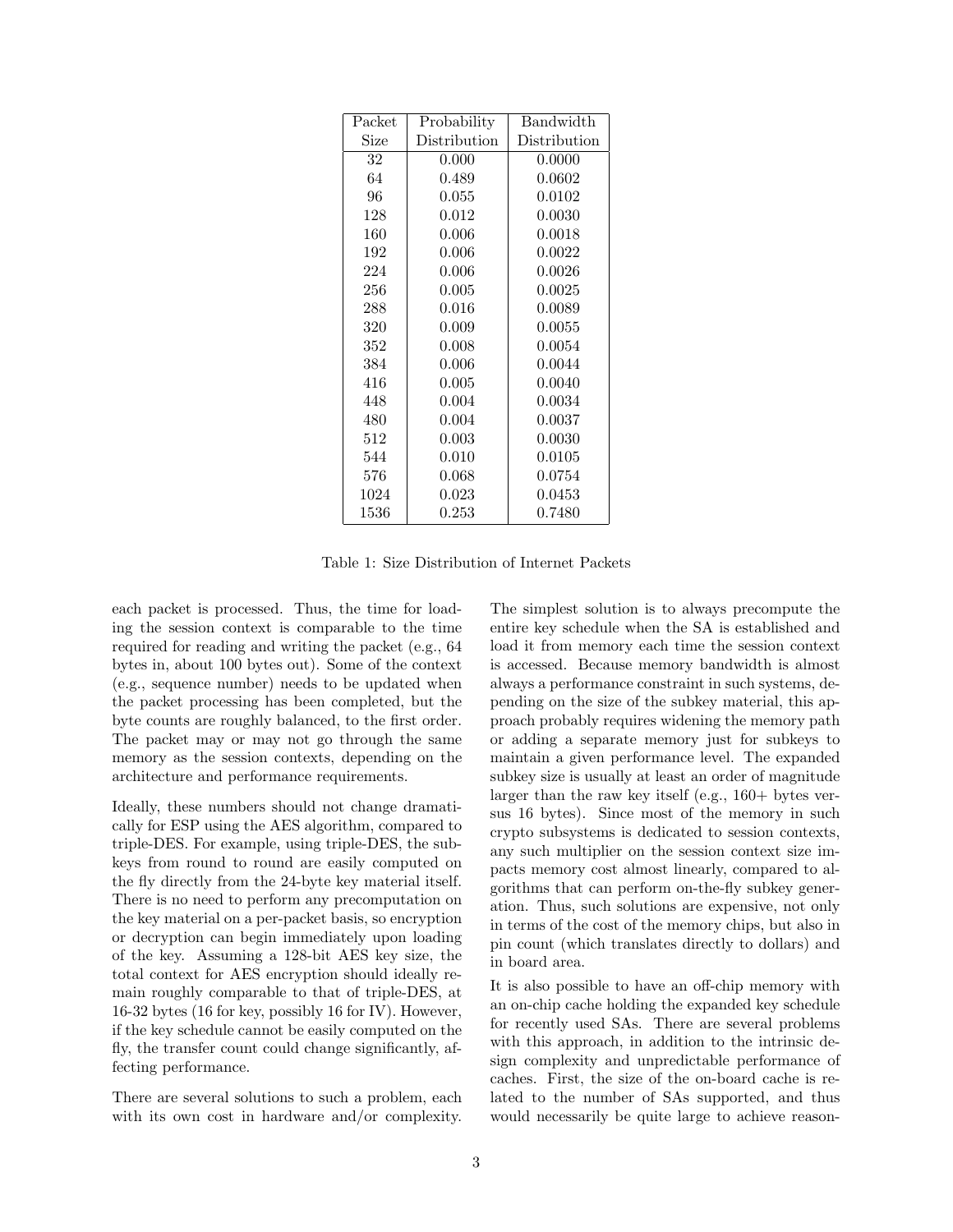able cache "hit" rates for systems with tens of thousands of SAs. In such instances, it is likely that the on-chip area dedicated to such a cache would be as large as or larger than the rest of the crypto logic, thus significantly increasing the system cost. Also, the size of the cache is dictated by the key agility to first order. In other words, for an algorithm with high key agility, the key could be stored unexpanded in the cache (e.g., 16 bytes), while for an algorithm with low key agility the expanded key  $(e.g., 150+$ bytes) must be stored. Suffice it to say that relative factors of ten in on-chip memory size can rarely be ignored!

Another solution is to pipeline the subkey computation on the chip, loading the 128-bit key and expanding it in on-chip memory for the "next" packet. Assuming that the key schedule computation could be completed in less than the processing time for a small packet (e.g., 64 bytes, or four blocks), this approach should not affect throughput, although it may add considerably to the gate count of the chip. Unfortunately, as will be shown below, this assumption is not true for two of the AES candidate ciphers. Equally problematic is the fact that such a change modifies the underlying chip architecture by adding an entirely new stage in the pipeline that is not required for current algorithms such as triple-DES. Such a change can be extremely costly in terms of design complexity and time-to-market.

Ideally, adding AES to an existing IPsec chip should involve a relatively simple change, not radical architectural modifications. To be fair, changing from triple-DES to AES does require a change due solely to the different block size, and this is not insignificant. However, the block size change only affects the bundling of data within the crypto processing pipeline, not the overall relative flow of session context and packets.

# 5 The Ciphers

Three of the AES finalist candidates, Rijndael [DR98], Serpent [ABK98], and Twofish [SKW+98, SKW+99a], can easily perform on-the-fly subkey generation in hardware. The key schedules of Rijndael and Serpent are stateful in progressing from round to round. Thus, in order to perform decryption on the fly, both require a one-time computation of the key schedule to the end of the cipher so that the key schedule can be run backwards from the end point, using only 128 bits of key material state. However, this obstacle is easily overcome by performing the one-time precomputation of the key schedule when the SA is initially established, and placing the "decrypt" key starting point value in the session context. Depending on whether encryption or decryption is needed, only the forward or backward subkey (16 bytes for a 128-bit key) starting point would be loaded from memory. The Twofish key schedule is entirely stateless from round to round, so no such initialization is required. All three of these ciphers can be dropped into an existing architecture without modification.

However, MARS [BCD+98] and RC6 [RRS+98] do not have on-the-fly key schedules. The subkey material for the two algorithms totals 160 and 176 bytes, respectively. Thus, solely from a memory transfer count, a simple approach would nearly double the memory bandwidth requirements, compared to triple-DES or Rijndael, Serpent, or Twofish. On the other hand, if a pipelined approach is used, it appears that cost goes up significantly and performance may still be affected, as shown below.

For MARS, if a separate key schedule pipeline stage is used, that pipeline stage must have its own Sbox. Since each S-box requires a large (16 Kbit) ROM, this change is a non-trivial addition to the logic cost of MARS, which has already been shown to be by far the largest among the AES finalists [WBRF00, IKM00]. Also, the time required for precomputing the MARS subkeys is fairly large. Assuming that a single core round of MARS can be run in one clock and that two rounds of the mixing layer can be run in one clock (to go faster requires a second S-box, further increasing the gate count), then a single MARS block can be encrypted or decrypted in 24 clocks. By contrast, the key schedule of MARS (assuming a single S-box) requires at least 270 clocks, assuming that two linear transformation steps can be performed per clock. Even if the linear transformation were free, the key schedule requires 240 clocks, or the time required to encrypt 10 blocks (i.e., a 160-byte packet!). In other words, a pipelined approach is actually not sufficient to hide the key schedule time of MARS. Because the key schedule is inherently sequential, even if dramatically more hardware were thrown at the problem (e.g., two Sboxes for the key scheduler), the key schedule speed could not be significantly increased relative to the speed of the encryption itself.

For RC6, if a separate key schedule pipeline stage is used, the additional logic required is non-trivial (e.g., another 32-bit variable rotator or two), increasing cost. Also, the number of clocks required to run the full key schedule is about 180, assuming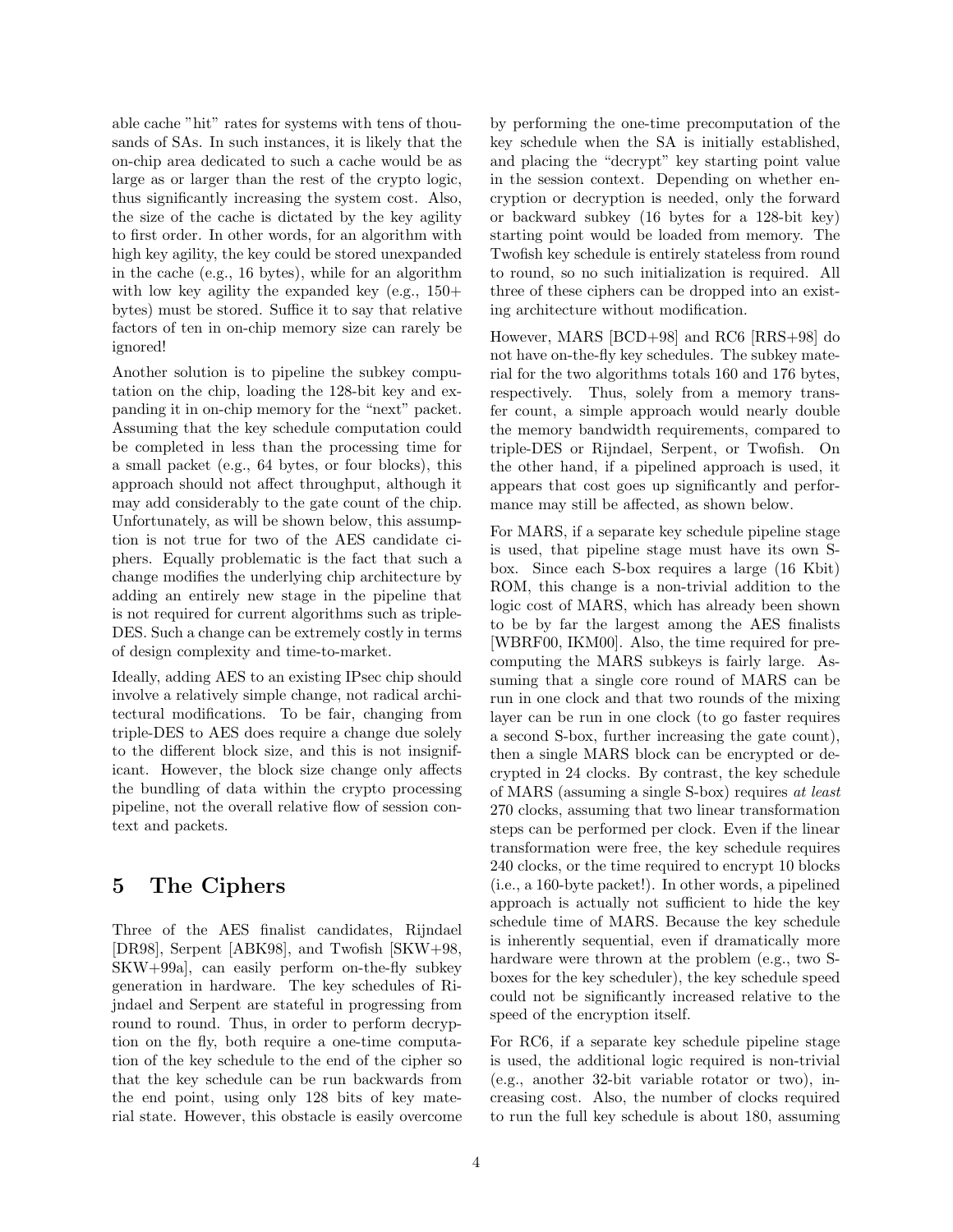that the key schedule logic can perform two variable rotates in a single clock. Assuming that a round of RC6 runs in one clock, the block encrypt time is 20 clocks, so the key schedule requires 9 block timings, corresponding to a 144-byte packet.

For RC6 and MARS, it appears that the only viable approach to maintaining small-packet IPsec performance with high key agility is to use more and/or wider memory, and even that may still hurt performance somewhat. Further, using these algorithms with pre-expanded keys more than doubles the session context size (100 bytes to 250+ bytes) compared to other algorithms (triple-DES, Rijndael, Serpent, Twofish). In many applications, all off-chip key material must be stored in encrypted form, and the performance overhead of decrypting the expanded key may be significant. Since the session contexts generally occupy the lion's share of the memory, it is also fair to say that the cost disadvantage is very significant for these two algorithms. For large packets, the performance issue is much less noticeable, because the cost of loading the key schedule from memory is amortized over many more blocks of data. However, the memory cost problem does not disappear.

# 6 Conclusion

RC6 and MARS do not have on-the-fly key schedules, raising cost and lowering performance, calling into question their suitability for certain highperformance IPsec hardware environments. If all the AES candidates had such limitations, it could perhaps be argued that the associated additional cost and complexity involved in using these algorithms in such systems is justifiable. However, Rijndael, Serpent, and Twofish all have on-the-fly key schedules that work very well in such environments, fitting easily into existing architectures without significantly affecting cost or performance.

### 7 Acknowledgments

The authors would like to thank Steve Kent, who contributed to this paper. Also, the authors would like to thanks the Extended Twofish Team for their comments and support.

### References

[Abb99] S. Abbott, "Architectures for Supporting Hardware Cryptographic Engines,"

1999 RSA Conference, Jan 1999.

- [ABK98] R. Anderson, E. Biham, and L. Knudsen, "Serpent: A Proposal for the Advanced Encryption Standard," NIST AES Proposal, Jun 1998.
- [BCD+98] C. Burwick, D. Coppersmith, E. D'Avignon, R. Gennaro, S. Halevi, C. Jutla, S.M. Matyas, L. O'Connor, M. Peyravian, D. Safford, and N. Zunic, "MARS — A Candidate Cipher for AES," NIST AES Proposal, Jun 1998.
- [DR98] J. Daemen and V. Rijmen, "AES Proposal: Rijndael," NIST AES Proposal, Jun 1998.
- [GK98] R. Glenn and S. Kent, "The NULL Encryption Algorithm and its Use with IPsec," RFC 2410, Nov 1998.
- [HC98] D. Harkins and D. Carrel, "The Internet Key Exchange (IKE)," RFC 2409, Nov 1998.
- [IKM00] T. Ichikawa, T. Kasuya, M. Matsui. "Hardware Evaluation of the AES Finalists," AES3 Conference, April 2000.
- [KA98a] S. Kent and R. Atkinson, "IP Authentication Header, RFC 2402, Nov 1998.
- [KA98b] S. Kent and R. Atkinson, "IP Encapsulating Security Payload (ESP)," RFC 2406, Nov 1998.
- [KA98c] S. Kent and R. Atkinson, "Security Architecture for the Internet Protocol," RFC 2401, Nov 1998.
- [MD98] C. Madson and N. Doraswamy, "The ESP DES-CBC Cipher Algorithm with Explicit IV," RFC 2405, Nov 1998.
- [MG98a] C. Madson and R. Glenn, "The Use of HMAC-MD5-96 Within ESP and AH," RFC 2403, Nov 1998.
- [MG98b] C. Madson and R. Glenn, "The Use of HMAC-SHA-1-96 Within ESP and AH," RFC 2404, Nov 1998.
- [MSST98] D. Maughan, M. Schertler, M. Schneider, and J. Turner, "Internet Security Association and Key Management Protocol (ISAKMP)," RFC 2408, Nov 1998.